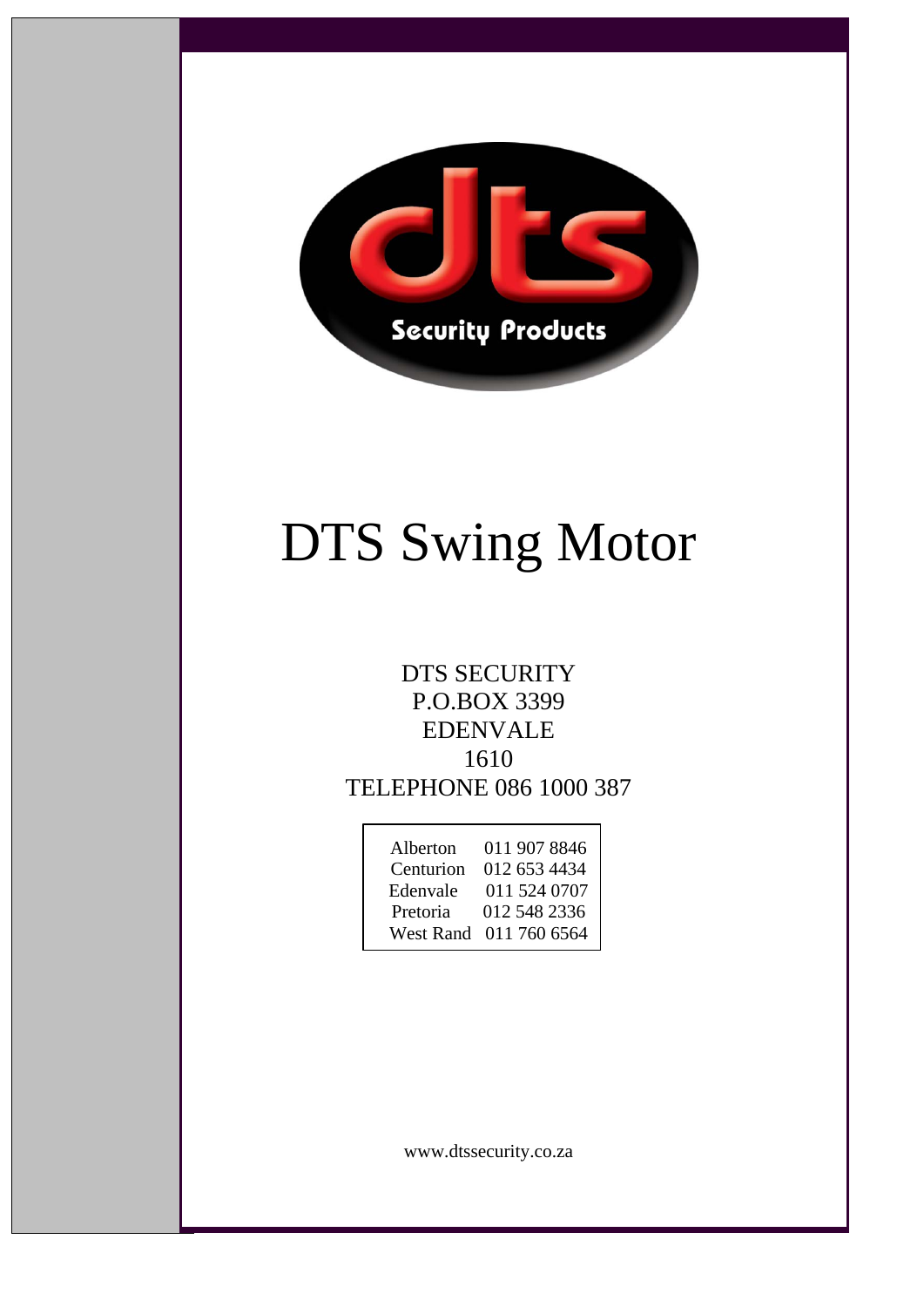# SWING GATE MOTOR

# **The DTS Swing chain and sprocket motor for leafs up to 2.5m.**

## 1.**Single and double swing battery** operated - for domestic use.

These motors are used where there are no 220V AC mains at the gate. The motor runs from the battery. A 16V AC, 1 Amp charge transformer is plugged into the nearest mains point and fed to the motor control charger. Opening per hour is determined by battery Amp or the transformer VA size.



# **TECHNICAL SPECIFICATIONS**

| <b>Power supply voltage</b>               | <b>12V DC</b>  |
|-------------------------------------------|----------------|
|                                           | 7 A/Hr battery |
| <b>Electrical voltage per motor</b>       | <b>12V DC</b>  |
| <b>Electrical power per motor</b>         | 90W            |
| <b>Electrical current per motor</b>       | 1.1 to 10A Max |
| Drive arm speed for 180 <sup>°</sup> turn | 15 sec         |
| Pulling force at end of drive arm         | 45kg Max       |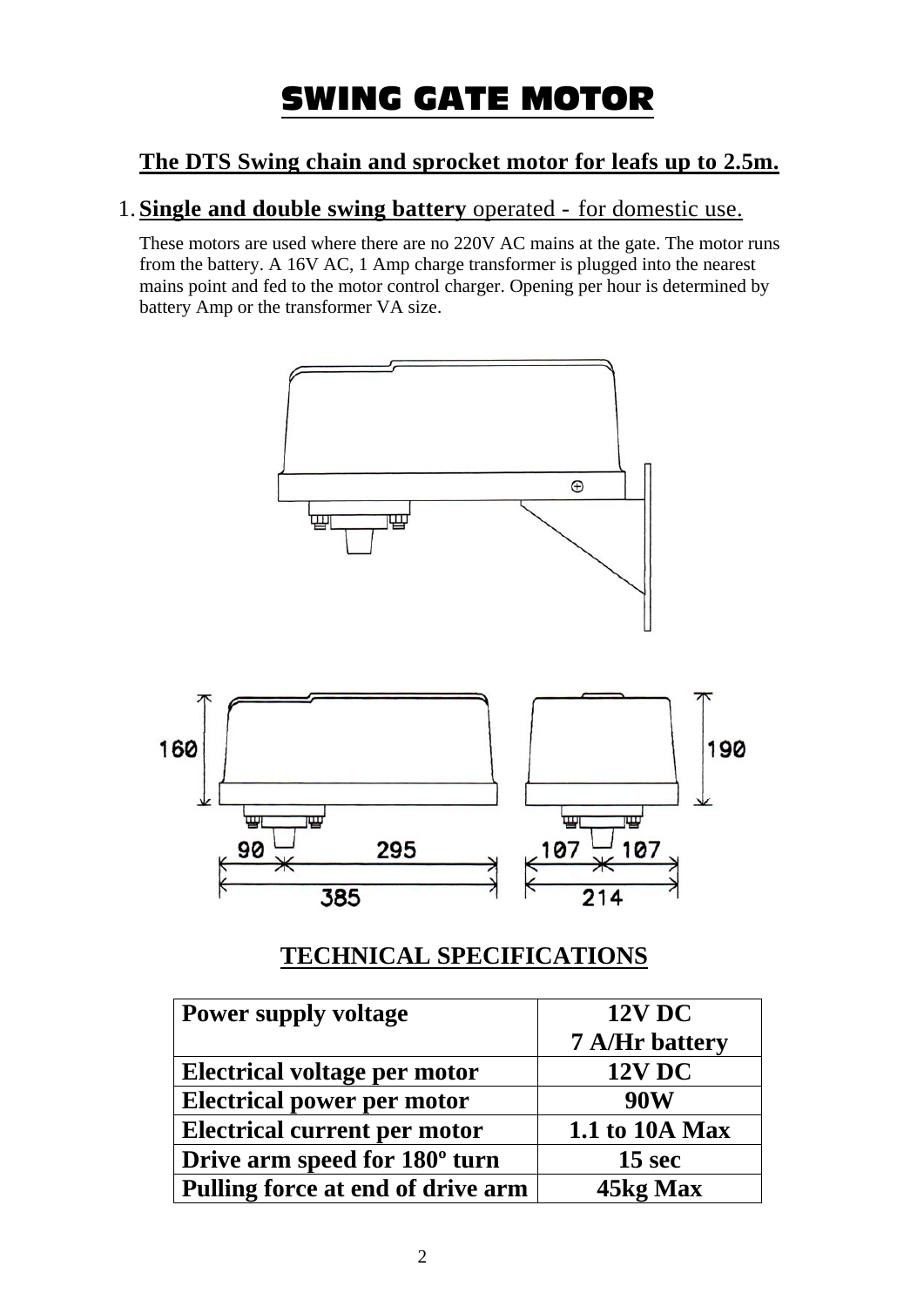

- 1. COVER
- 2. MOTOR AND BASE
- 3. DRIVE ARM
- 4. CONNECTING ARM
- 5. CONNECTING ARM EXTENSION
- 6. GATE BRACKET
- 7. WALL MOUNT BRACKET
- 8. PEDESTAL MOUNT PILLAR (OPTIONAL)

#### **WALL MOUNT POSITION**

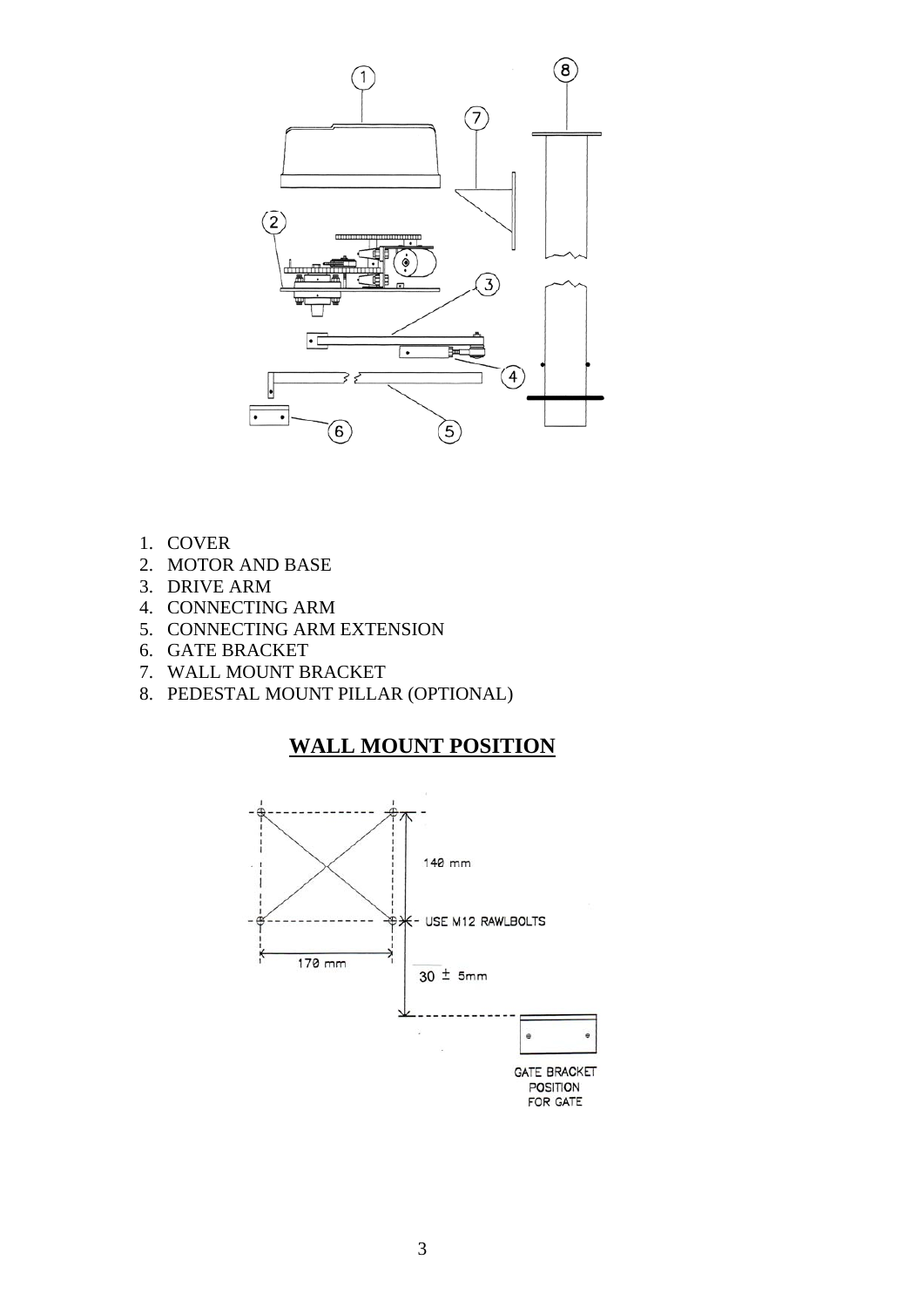#### **PEDESTAL POSITION**



#### **DTS JUNIOR SWING GATE OPERATOR WALL MOUNTED FOR INWARD SWINGING GATE**



| <b>MOUNTING COMBINATIONS</b> |     |             |     |     |                |
|------------------------------|-----|-------------|-----|-----|----------------|
| A                            | B   | $\mathbf C$ | D   | E   | <b>GATE</b>    |
|                              |     |             |     |     | <b>OPENING</b> |
| 50                           | 130 | 700         | 400 | 505 | $90^{\circ}$   |
| <b>100</b>                   | 155 | 670         | 400 | 520 | $90^{\circ}$   |
| 150                          | 180 | 640         | 400 | 540 | $90^\circ$     |
| 200                          | 205 | 610         | 400 | 560 | $90^\circ$     |
| 250                          | 230 | 580         | 400 | 585 | $90^\circ$     |
| 300                          | 255 | 550         | 400 | 610 | $90^\circ$     |
| 350                          | 280 | 520         | 400 | 640 | $90^\circ$     |
| 400                          | 305 | 490         | 400 | 665 | $90^{\circ}$   |

**Decrease in dimension "C" will increase gate opening angle. (**PLEASE NOTE THAT "E" WILL THEN ALSO DECREASE IN DIMENSION).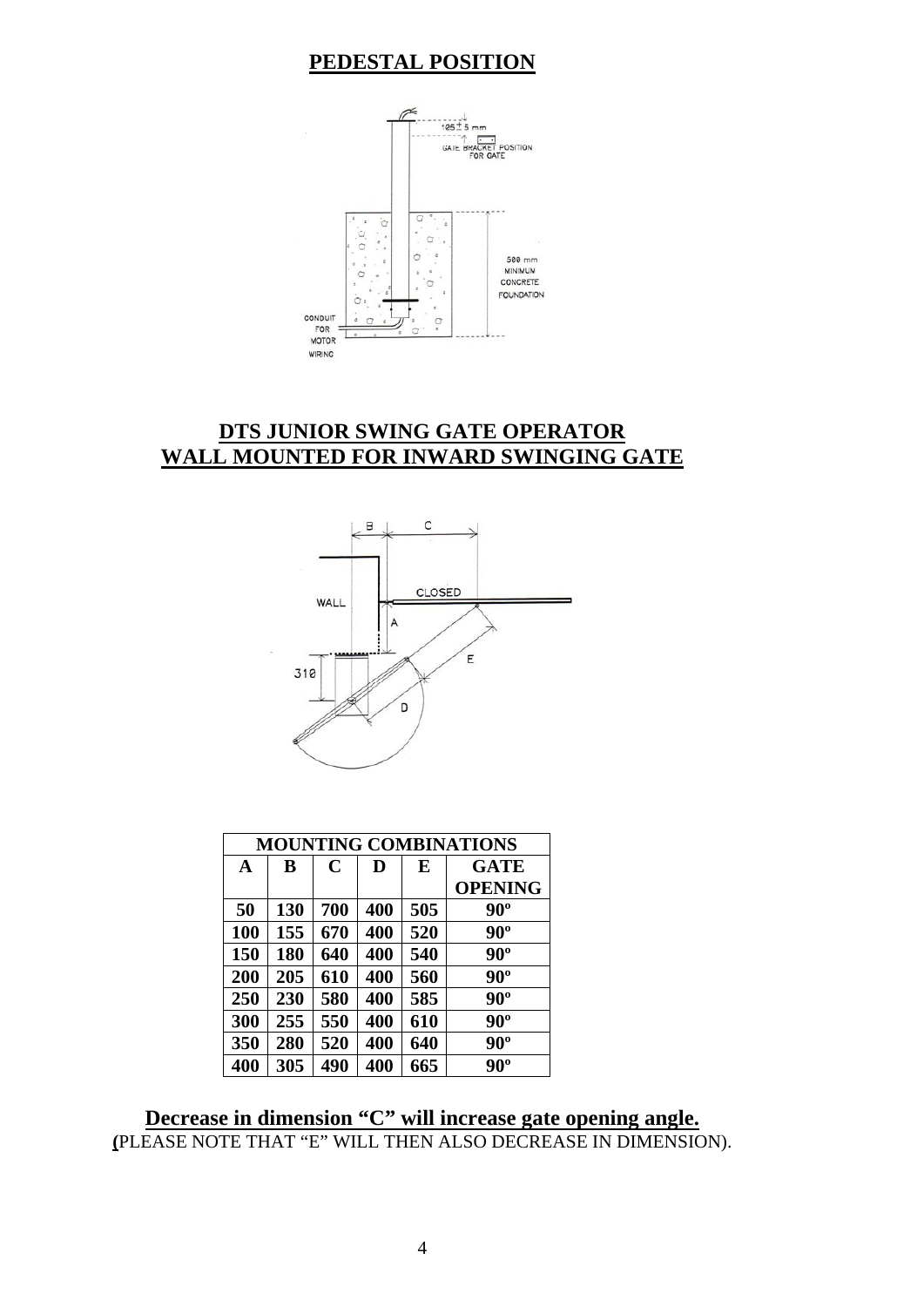#### **WALL MOUNTED FOR INWARD SWING GATES**



#### **PEDESTAL MOUNTED FOR INWARD SWINGING GATES**



| <b>MOUNTING COMBINATIONS</b> |     |             |     |     |                |
|------------------------------|-----|-------------|-----|-----|----------------|
| A                            | B   | $\mathbf C$ | D   | E   | <b>GATE</b>    |
|                              |     |             |     |     | <b>OPENING</b> |
| 350                          | 100 | 580         | 400 | 500 | $90^{\circ}$   |
| 380                          | 150 | 580         | 400 | 555 | $90^\circ$     |
| 410                          | 130 | 580         | 400 | 610 | $90^\circ$     |
| 440                          | 250 | 580         | 400 | 630 | $90^\circ$     |
| 470                          | 300 | 580         | 400 | 670 | $90^\circ$     |
| 500                          | 350 | 580         | 400 | 785 | $90^\circ$     |
| 530                          | 400 | 580         | 400 | 840 | $90^\circ$     |
| 560                          | 450 | 580         | 400 | 900 | $90^\circ$     |

#### **DECREASE DIMENSION "C" WILL INCREASE GATE OPENING ANGLE INCREASING DIMENSION "C" WILL DECREASE GATE OPENING ANGLE**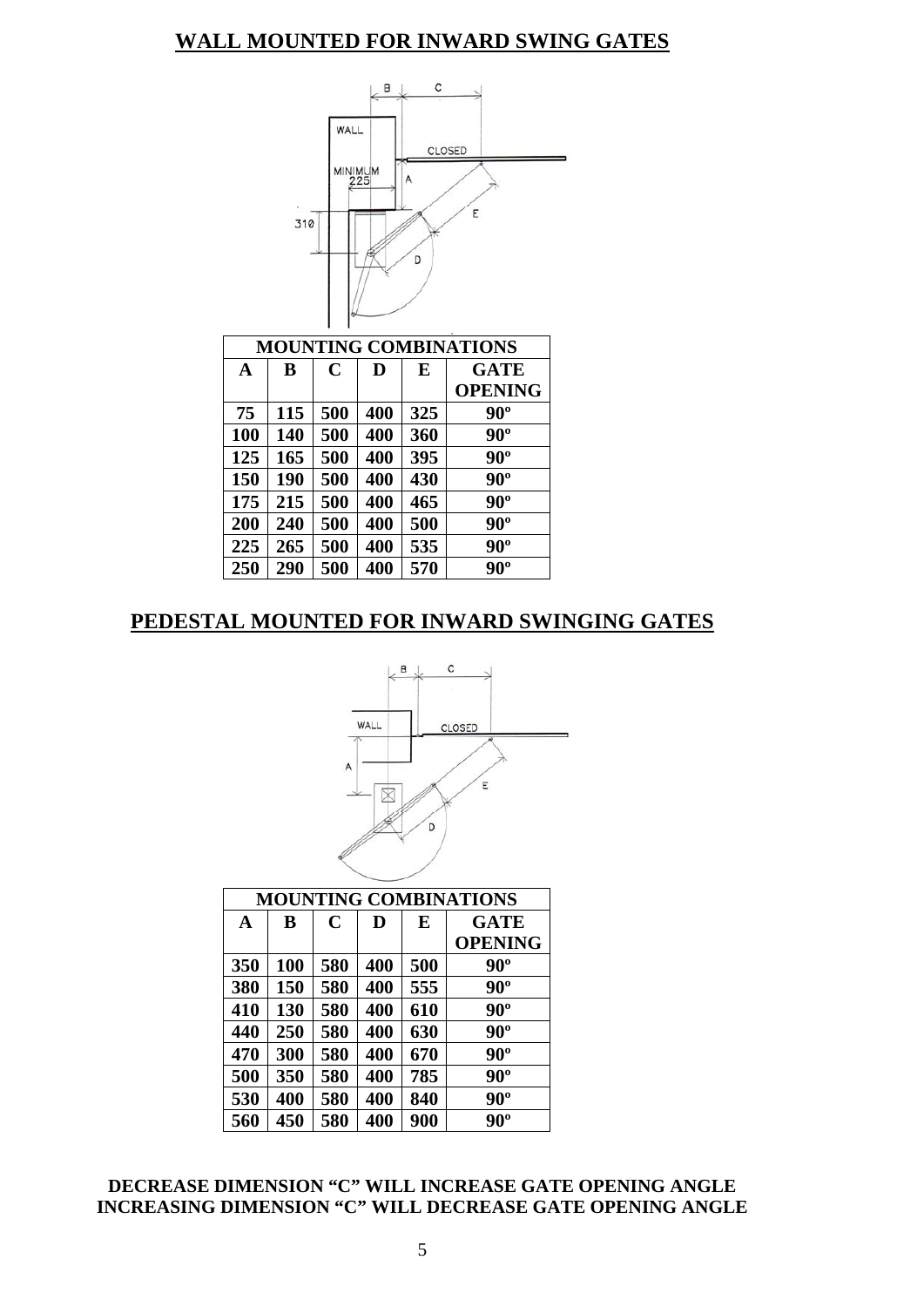# **PEDESTAL MOUNTED FOR OUTWARD SWINGING GATES**



| <b>MOUNTING COMBINATIONS</b> |       |             |      |     |                |
|------------------------------|-------|-------------|------|-----|----------------|
| A                            | B     | $\mathbf C$ | D    | E   | <b>GATE</b>    |
|                              |       |             |      |     | <b>OPENING</b> |
| 615                          | 145   | 875         | 1250 | 250 | $90^{\circ}$   |
| 575                          | 120   | 850         | 1190 | 250 | $90^\circ$     |
| 535                          | 95    | 825         | 1125 | 250 | $90^\circ$     |
| 495                          | 70    | 800         | 1065 | 250 | $90^\circ$     |
| 455                          | 45    | 775         | 1000 | 250 | $90^\circ$     |
| 415                          | 20    | 750         | 940  | 250 | $90^\circ$     |
| 375                          | -5    | 725         | 885  | 250 | $90^\circ$     |
| 335                          | $-30$ | 700         | 825  | 250 | $90^\circ$     |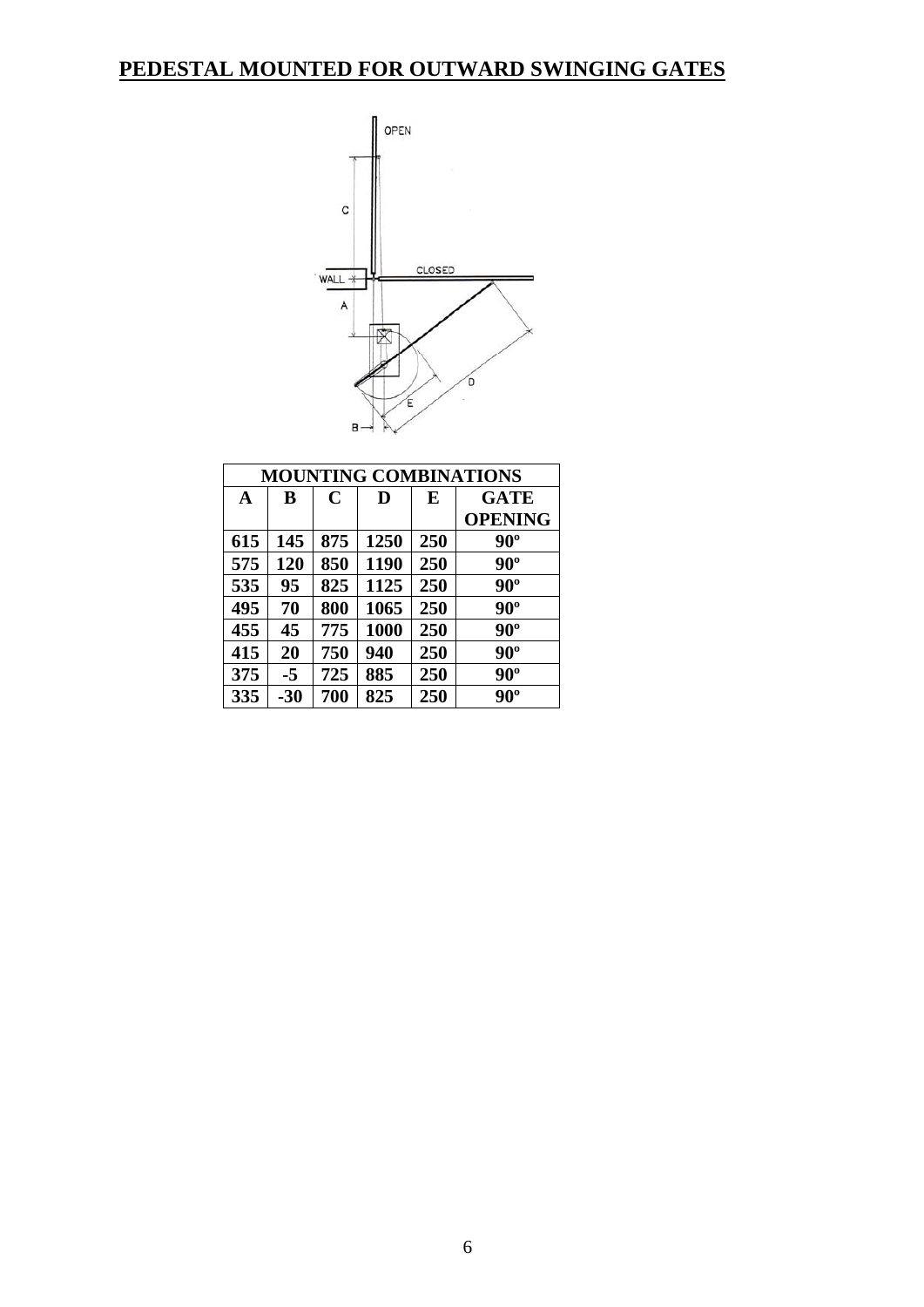# **Orion Systems Swing motor PCB**

#### Please read this manual carefully prior to installation.

This control card is for automatic swing gate motors that runs from a 12 Volt DC battery that is trickle charged from the 220 Volt AC mains supply.

Motor one, pulling force of 7kg. Motor two, pulling force of 10kg. (A fish scale can be used to test the above pulling force.)

**Note:** Disconnect the battery and mains power from the unit if any welding is to be done on the installation.

#### 1) **Power connections.**

#### **DO NOT CONNECT 220 VOLT DIRECTLY TO THE PCB.**

Connect 220 V AC to the transformer. Connect transformer wires to the 18 V AC terminals.



Connect battery Positive to terminal 6 and Negative to terminal 5.

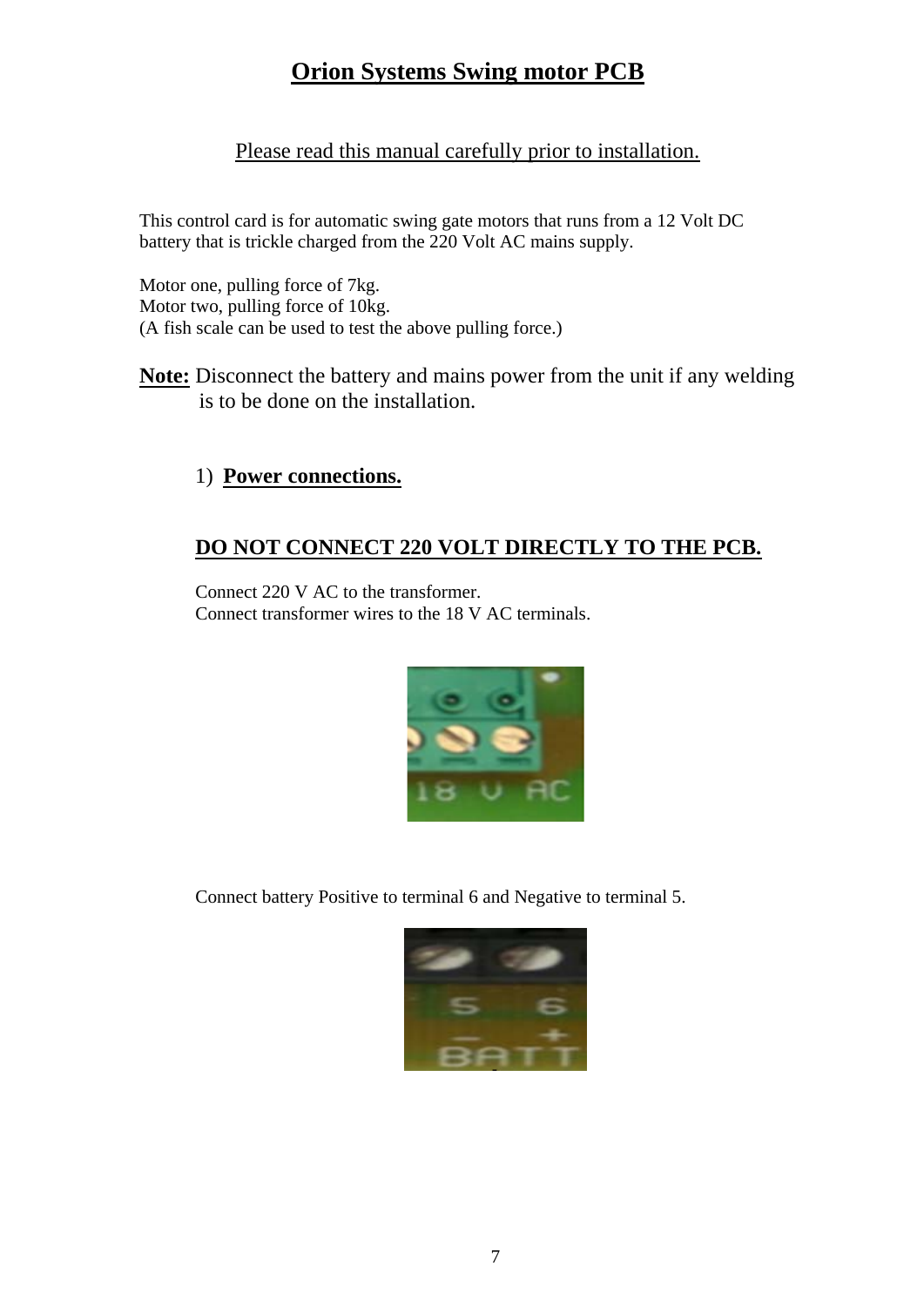#### 2) **Auto close.**

Auto close can be selected by bridging the various three double pins Eg: 1 second, leave all 3 sets of pins un-bridged.

- 10 seconds, bridge the 10 seconds pins only.
	- 20 seconds, bridge the 20 seconds pins only.
	- 30 seconds, bridge the 10 & 20 seconds pins.
	- 40 seconds, bridge the 40 seconds pins only.
	- 50 seconds, bridge the 10 & 40 seconds pins.
	- 60 seconds, bridge the 20 & 40 seconds pins.
	- 70 seconds, bridge the 10, 20 & 40 seconds pins.



To disable auto close, put a bridge between the auto close and common connecter blocks.



An on/off switch or a receiver can also be connected to the auto close and common connecter blocks to enable you to active and de-active your auto close randomly like a party mode.



#### 3) **Condominium mode.**

To enable or disable condominium mode, the three pins, CLOSE DIS must be bridged either as ON or OFF.

If bridged as ON, then the control card will only except signals while the gate is in the closed position or closing cycle. It will ignore all signals in the open position or opening cycle.

If bridged as OFF, the control card will accept all signals no matter what status or cycle the gate is in.

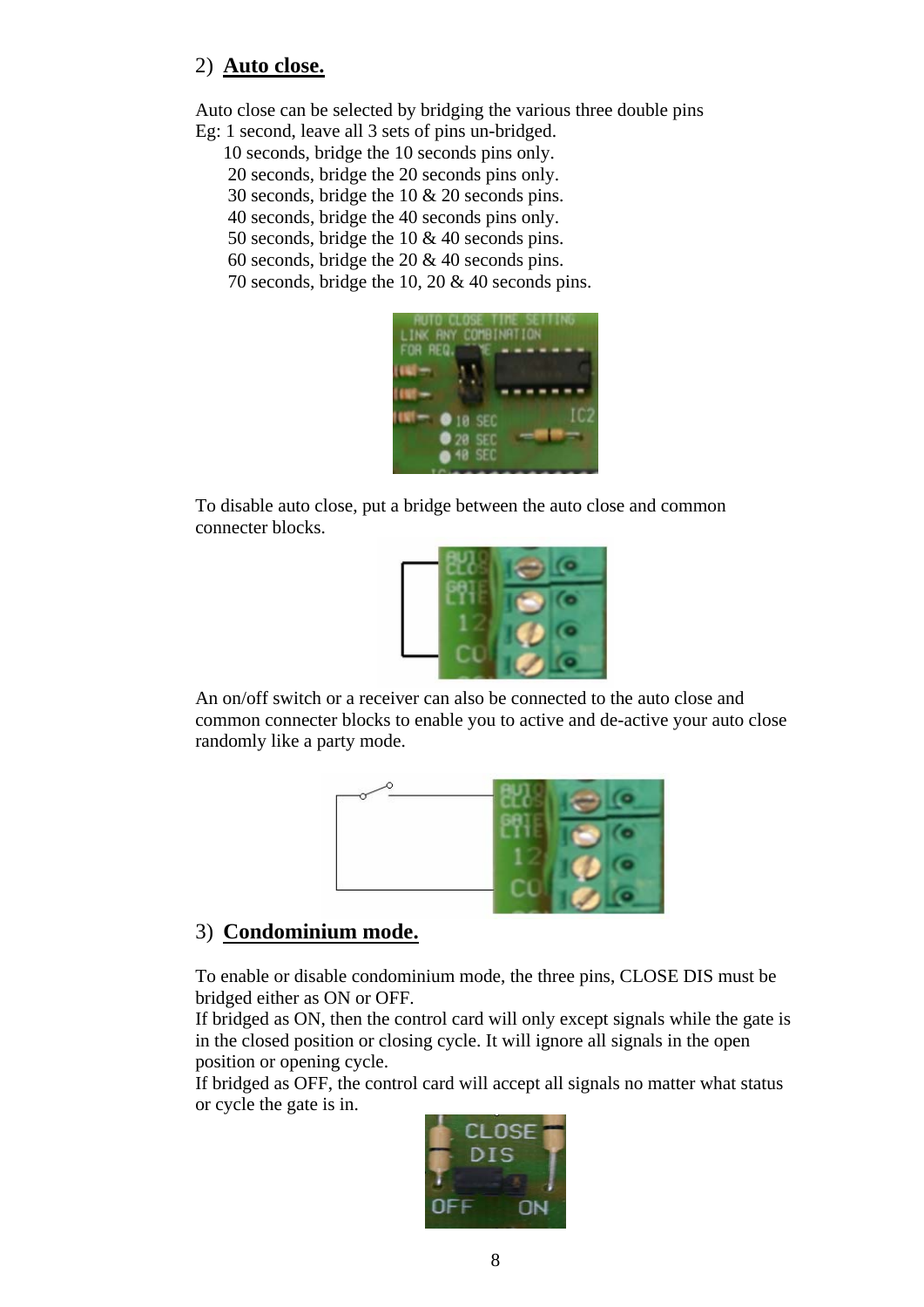#### 4) **Motor sensitivity settings.**

There are 2 load pots marked as current limit settings LIM 1 P2 for motor 1 and LIM 2 P1 for motor 2. The load can be adjusted by turning the load pot ANTI CLOCK wise to reduce the load and CLOCK WISE to increase the load.



#### 5) **Motor connections.**



The Master motor (motor 1) is connected to terminals  $3 \& 4$  (SLIDER SWING), and the slave motor (motor 2) is connected to terminals  $7 & 8$  (SWING) SLAVE).

If only 1 motor is used (single swing), bridge both terminals, OPEN 2 and CLOSE to COM.



#### 6) **Motor direction to gate.**

To ensure that the motor and limit switch wires are correct, operate the gate to the open position. Firstly, both gates (if double swing) must run in the same direction, either both closing or both opening. When the gates are in the open position, check the following.

The green status LED must be on. If not, change terminal wires 3 to 4 and 4 to 3, also 7 to 8 and 8 to 7.

- Master motor The red open 1 limit switch LED must be on. If not, change open 1 and close limit wires around.
- Slave motor The red open 2 limit switch LED must be on. If not, change open 2 and close limit wires around.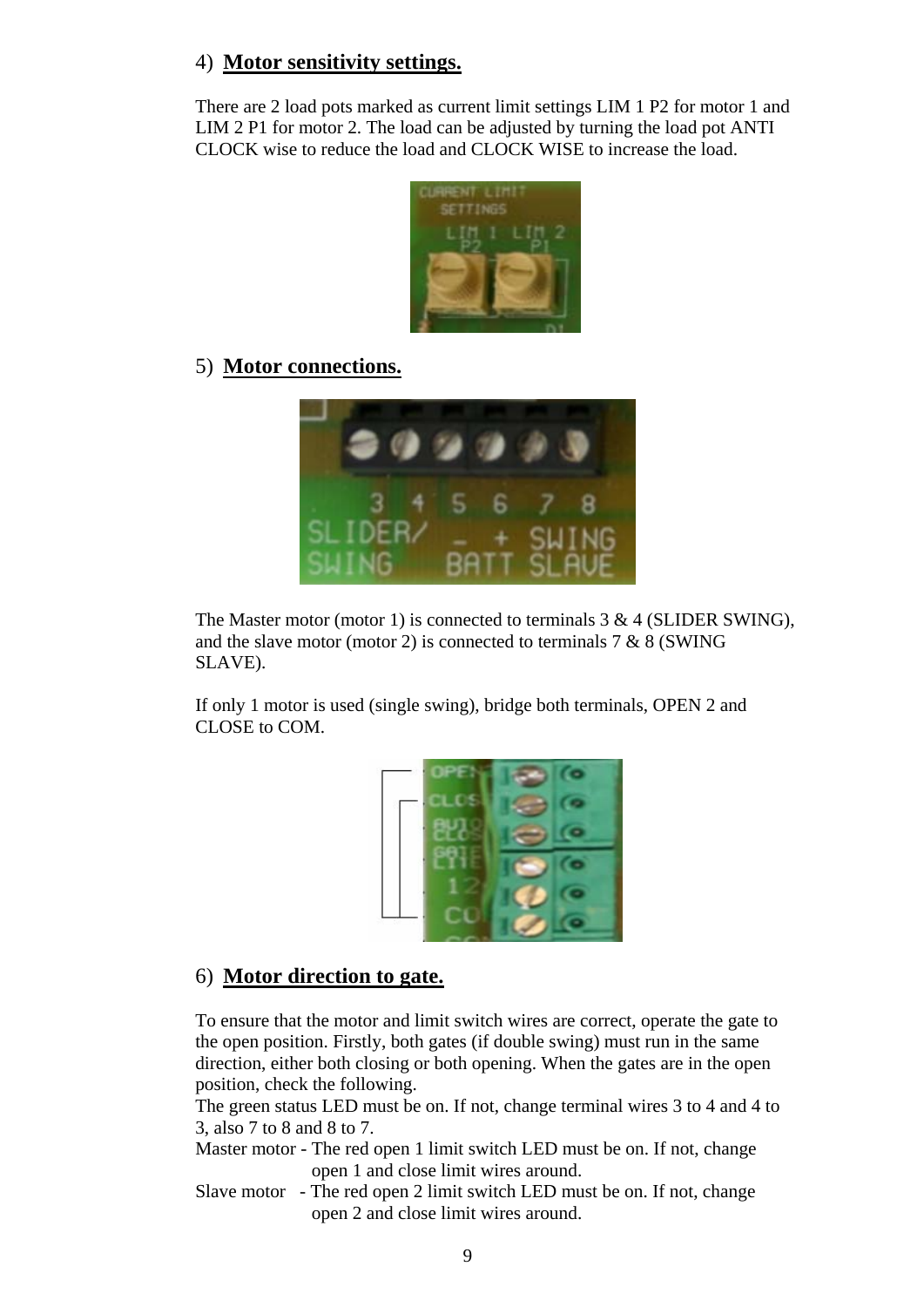## 7) **Battery low.**

The yellow LED will come on when the battery is in a fault condition or the voltage has dropped below 10.5 volts in the start up or running cycle. The gate will then not operate for approx. 2 to 3 minutes, allowing battery to charge.



#### 8) **Fuses.**

- 5 Amp fuse AC fuse, can also use a 2 amp fuse.
- 6 Amp fuse Battery or Load fuse.
- 3 Amp Fuse Strike lock fuse, can also use a 6 amp fuse.

#### 9) **Courtesy light.**

Courtesy lights can be connected with a 3 minute pre-set timeout period. We recommend too use no more than 2 lights, with 60 watt globes (max. 100) watt). If energy saver globes are used and they flicker, change them with 60 watt globes. DO NOT connect spot lights or fluorescent lights to this facility.



# Globe size - 60 W, Max 100 W. No fluorescent or spot lights can be used.

An on/off switch or receiver can be connected to the second gate light terminal which will allow for courtesy lights to be controlled manually.

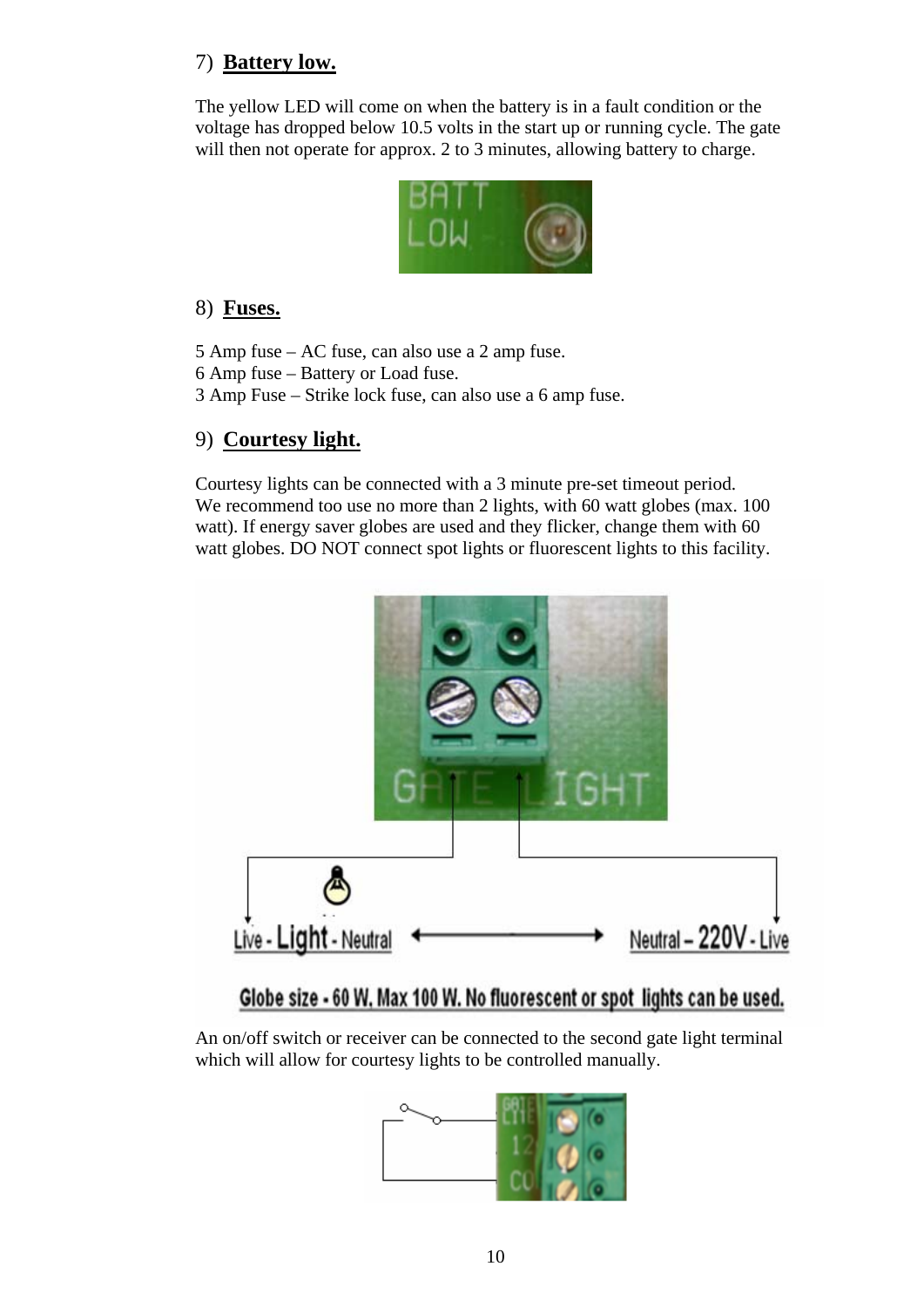#### 10) **Trigger button.**

A trigger push button is provided on the PCB for testing purposes whilst working on the motor.



#### 11) **Infra red beams.**

A facility is provided to connect beams.

 (Please note that should Sentry beams be used, connect INFR RED to N/C on the

beams. All other beams must be connected to N/O.)



#### 12) **Status LED.**

A facility is provided to connect an external status LED which can be connected to for example an intercom. The positive point of the LED must be connected to the terminal G.LED and the negative point to the terminal COM on the PCB. The status indication will be as follow.

Gate closed – LED off.

Gate opening – LED will flash slowly.

Gate closing - LED will flash fast.

Gate in open or part open position – LED will burn steady.